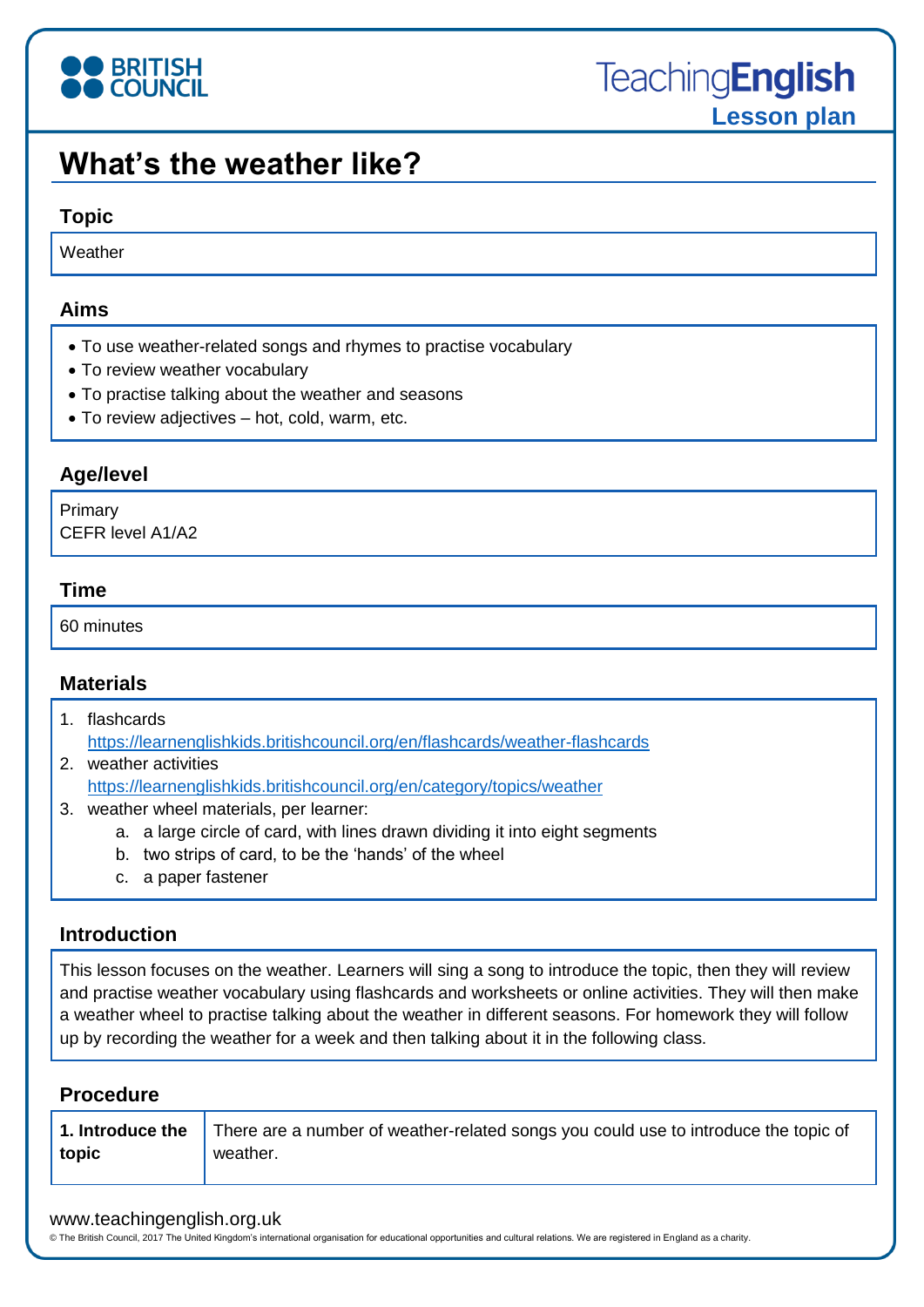

|                            | For younger children, try <i>Incy Wincy spider</i> . You can find a song version and the<br>actions here:                                                                                                                                                                                                                    |  |  |
|----------------------------|------------------------------------------------------------------------------------------------------------------------------------------------------------------------------------------------------------------------------------------------------------------------------------------------------------------------------|--|--|
|                            | https://learnenglishkids.britishcouncil.org/en/songs/incy-wincy-spider<br>https://www.babycenter.com/itsy-bitsy-spider-how-to-gallery                                                                                                                                                                                        |  |  |
|                            | Sing the song and do the hand actions – you can play the song above, but it<br>may be better to sing it yourself so the learners focus on you and the actions.<br>Let the learners just listen and watch, but if they start trying to copy the actions<br>that's OK.                                                         |  |  |
|                            | Practise the actions together. Repeat the corresponding words or lines from<br>the song as you demonstrate each action, but the learners should just focus on<br>practising the actions.                                                                                                                                     |  |  |
|                            | Sing the song again. First, just encourage the learners to do the hand actions<br>while you sing. Once they can do the actions, encourage them to sing along!                                                                                                                                                                |  |  |
|                            | For older children, try I hear thunder. It is sung to the tune of Frère Jacques and you<br>can find the words here:                                                                                                                                                                                                          |  |  |
|                            | http://www.bigeyedowl.co.uk/show_songs.php?t=4<br>Sing the song line by line. Ask learners what an action or gesture could be for                                                                                                                                                                                            |  |  |
|                            | each line, explaining any unknown words.                                                                                                                                                                                                                                                                                     |  |  |
|                            | Practise the song, doing the actions.                                                                                                                                                                                                                                                                                        |  |  |
|                            | Once the learners have mastered the song, you can be ambitious and try and<br>sing in a round! It might get a bit messy but can be fun.                                                                                                                                                                                      |  |  |
| 2. Weather<br>vocabulary   | Use flashcards to review weather vocabulary. Play a game to practise, such as slowly<br>revealing the flashcards and learners shout out what they think it is.                                                                                                                                                               |  |  |
|                            | For further practise, you could play one of the online games or give them one of the<br>worksheets from LearnEnglish Kids.                                                                                                                                                                                                   |  |  |
| 3. Make a<br>weather wheel | Tell learners they are going to make a weather wheel. Show them an example of one<br>you have made. Explain that four of the segments are for the seasons and four of the<br>segments are for weather. Elicit what the seasons are and write the words on the<br>board. Then elicit what weather is typical for each season. |  |  |
|                            | Give out the circles of card. Learners write the names of the seasons in four of<br>the segments and draw typical weather for each season in the other four<br>segments.                                                                                                                                                     |  |  |
|                            | Demonstrate how to assemble the wheel and hands using the paper fastener.<br>You may wish to punch holes in the wheel and hands before the lesson if you<br>think your learners will find it difficult.                                                                                                                      |  |  |
|                            | Give out the hands and the paper fasteners and allow learners to assemble<br>their wheel and practise moving the hands.                                                                                                                                                                                                      |  |  |

#### www.teachingenglish.org.uk

© The British Council, 2017 The United Kingdom's international organisation for educational opportunities and cultural relations. We are registered in England as a charity.